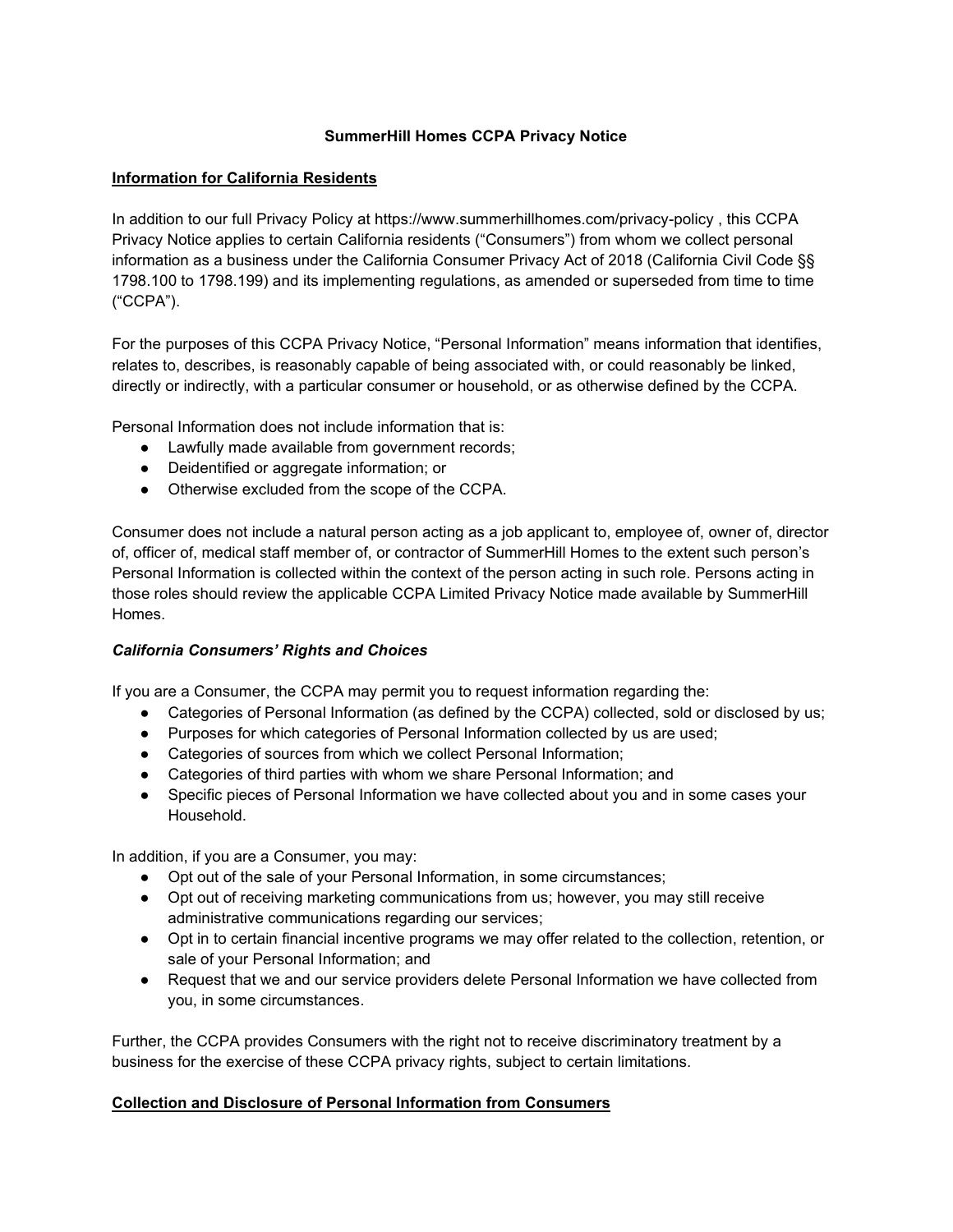The table(s) below outline how we handle Personal Information collected about Consumers in the preceding 12 months from the date this CCPA Privacy Notice was last reviewed.

| Category of personal information we may collect: Identifiers                                                |                                                                                                                                                                                         |
|-------------------------------------------------------------------------------------------------------------|-----------------------------------------------------------------------------------------------------------------------------------------------------------------------------------------|
| The personal<br>information contains:                                                                       | The Identifiers may contain the following information: Names, phone<br>numbers, email addresses.                                                                                        |
| Whether we have sold<br>or otherwise disclosed<br>the Personal<br>information in the<br>previous 12 months: | We have not sold the Personal Information in the previous 12<br>months. However, we may have otherwise shared the Personal<br>Information with third parties in the previous 12 months. |
| <b>Categories of Third</b><br>Parties to whom the<br><b>Personal Information</b><br>was disclosed:          | We may have shared this Personal Information with the following<br>categories of third parties: our service providers, affiliates,<br>subsidiaries.                                     |

## *Use of Personal Information*

The Personal Information may be used for the purposes disclosed to Consumers at the time of collection, in our general Privacy Policy (see https://www.summerhillhomes.com/privacy-policy ), and for the purposes of: providing our services, communicating with Consumers, developing and providing marketing materials, performing services on our behalf or on behalf of our service providers (including maintaining or servicing accounts, providing customer service, processing or fulfilling orders and transactions, verifying customer information, processing payments, providing financing, providing advertising or marketing services, providing analytic services and or providing similar services for our or our service providers' short-term transient use). The Personal Information may also be used or disclosed as otherwise permitted or required by applicable law.

### *Collection of Personal Information*

In the preceding 12 months since this CCPA Privacy Notice was last reviewed, we have collected Personal Information from the following categories of sources: directly from you (e.g. forms you complete or products and services you purchase) and our affiliates.

### *Sale of Your Information*

We have not sold your Personal Information for the preceding 12 months from the date of the last review of this CCPA Privacy Notice.

### *Privacy Requests*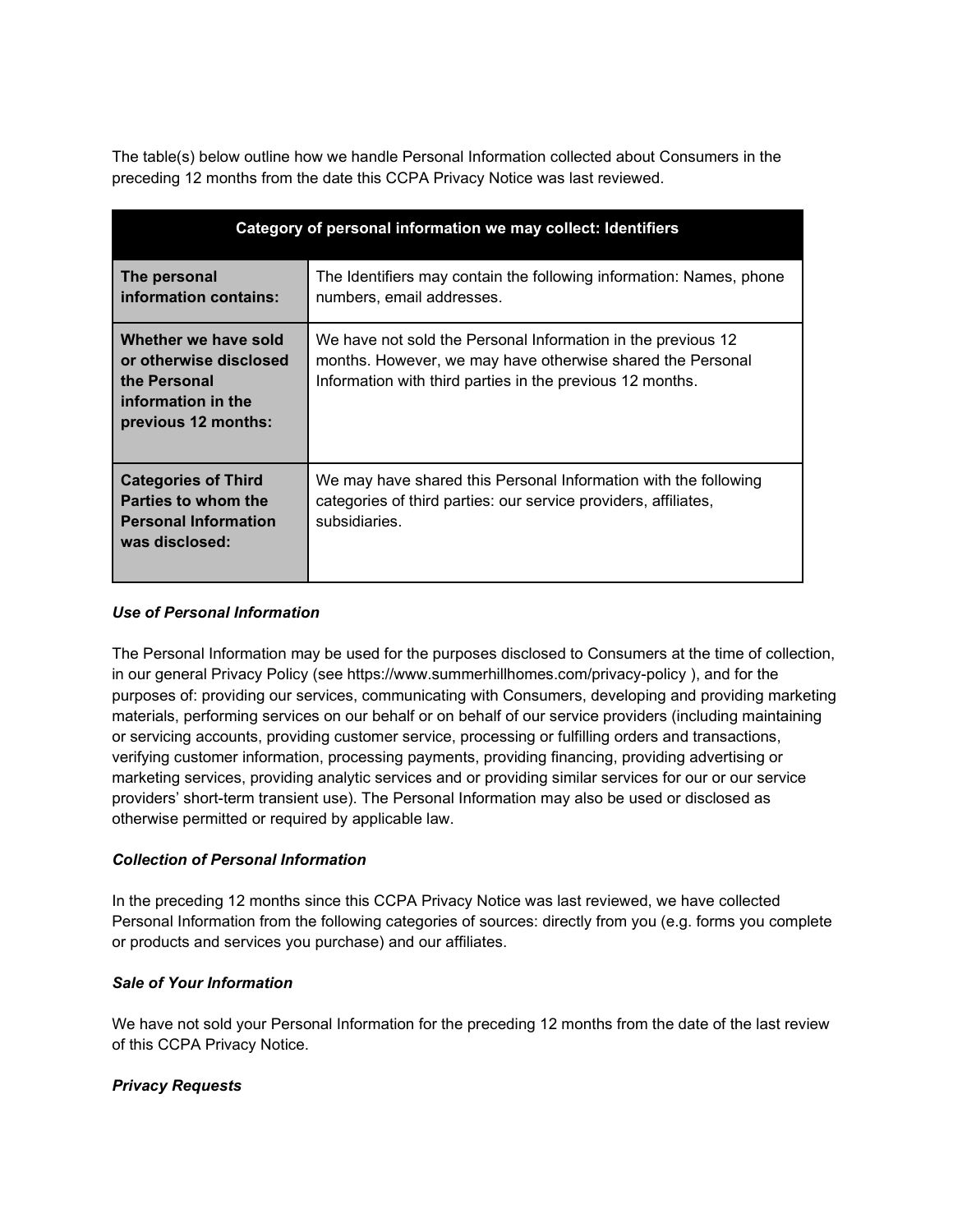If you are a Consumer, you can make requests to know what personal information we have collected from you in the past 12 months or requests to delete your personal information via http://www.requesteasy.com/5e66-0744 or 1-800-454-0759.

Please be aware that we do not accept or process requests through other means (e.g., via fax or social media).

We will review the information provided and may request additional information to ensure we are interacting with the correct Consumer. If you have a password-protected online account with us, you may be required to log-in to your account for identity verification. If you do not have an account with us, additional information to verify your identity may be required by law before we may take action upon such a request. This additional information may vary depending on the nature of your request and/or the nature of the information about which your request relates. In some cases, we may also be required by law to obtain a signed declaration under penalty of perjury from you that you are the subject of the request being made. If we suspect fraudulent or malicious activity on or from your account, we will delay taking action on your request until we can appropriately verify your identity and the request as authentic.

After submitting your request online, you will receive a follow-up email outlining the estimated amount of time it will take to complete your request and giving further instructions. That email may also include a link you must click on in order to verify your identity. If you do not click on that link, we will be unable to complete your request due to lack of verification. It is important that you provide a valid email address in order for us to be able to process your request.

By law, we are not required to collect Personal Information that we otherwise would not collect in the ordinary course of our business, retain Personal Information for longer than we would otherwise retain such information in the ordinary course of our business, or reidentify or otherwise link information that is not maintained in a manner that would be considered Personal Information. If we have not requested specific additional information from you to verify your request, please do not send such information.

We generally will aim to avoid requesting additional information from you for the purposes of verification. However, if we cannot reasonably verify your identity or more information is needed for security or fraudprevention purposes, we may consider any of the following factors, alone or in combination, in requesting additional information:

- The type, sensitivity, and value of the Personal Information collected and maintained about the Consumer, as applicable law requires a more stringent verification process for sensitive or valuable personal information;
- The risk of harm to the Consumer posed by any unauthorized access or deletion;
- The likelihood that fraudulent or malicious actors would seek the Personal Information;
- Whether the Personal Information to be provided by the Consumer to verify their identity is sufficiently robust to protect against fraudulent requests or being spoofed or fabricated;
- The manner in which we interact with the Consumer;
- Available technology for verification; and
- Other factors that may be reasonable in the circumstances, are consistent with industry practice, are recommended by California government officials, or which may be required by law or regulation following the effective date of this CCPA Privacy Notice.